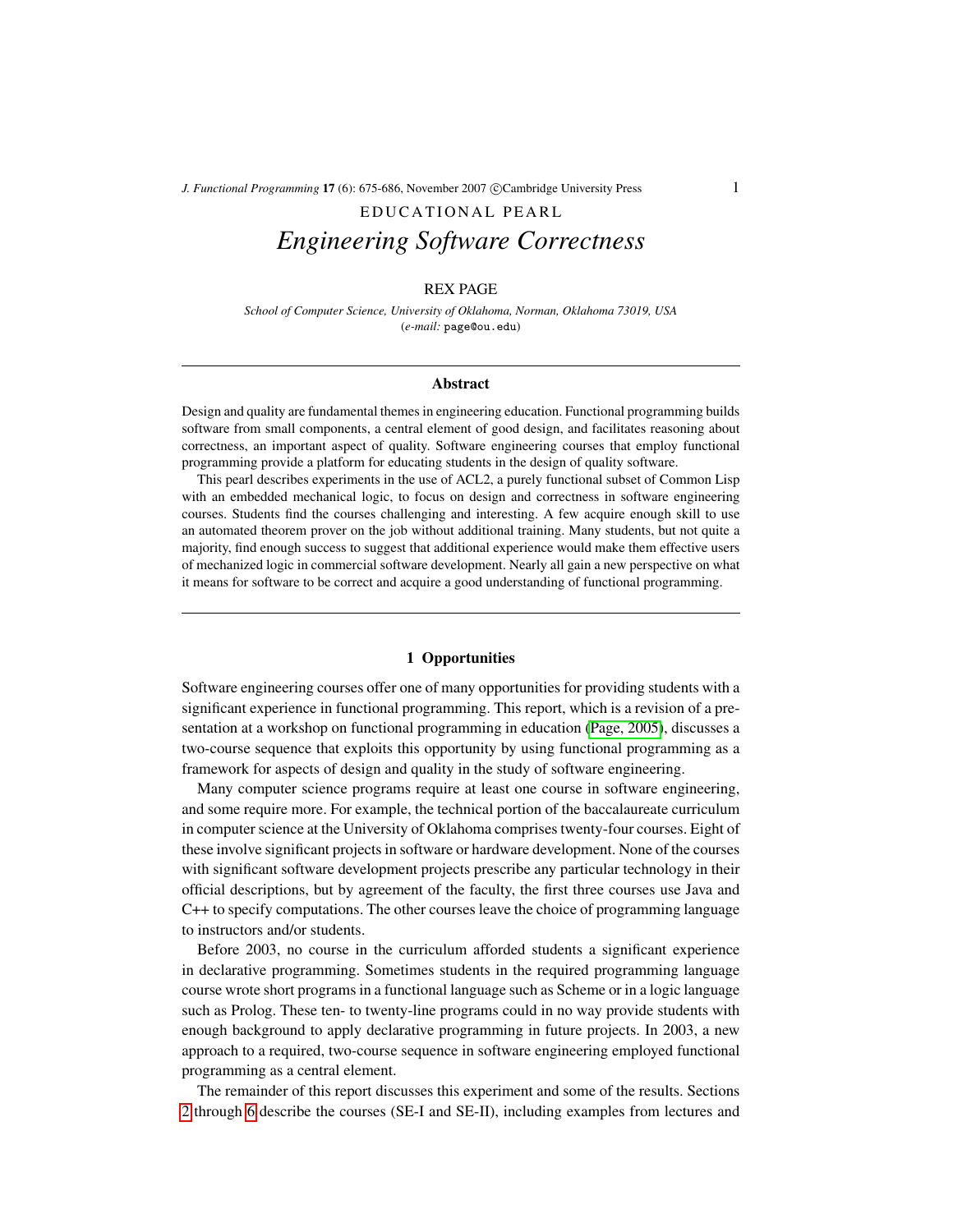descriptions of projects. Section [7](#page-7-1) discusses student accomplishments along with their reactions and those of the faculty and observers from industry. The last three sections discuss comparable efforts and conjecture about future improvements and possible benefits.

## 2 History

<span id="page-1-0"></span>Figure [1](#page-1-1) describes two courses that provide the basis for an experiment combining functional programming, mechanized theorem proving, and software engineering education. The courses have three primary elements: design, software development processes, and defect control. Students work in teams in both courses. SE-I places more weight on individual work than on team projects, while SE-II puts the greater emphasis on teamwork.

*Software Engineering I*. Methods and tools for software specification, design, and documentation. Emphasis on architectural modularity, encapsulation of software objects, and software development processes such as design review, code inspection, and defect tracking. Students working in teams apply these ideas to design and document software products. Study of professional ethics, responsibility, and liability.

*Software Engineering II*. Methods and tools for software development, testing, and delivery. Emphasis on data abstraction and reusable components. Students working in teams implement a significant software product, including design documents, user's guide, and process reports, using methods and processes studied in Software Engineering I. Students practice oral/written communication skills.

<span id="page-1-1"></span>Fig. 1. Official descriptions of SE-I and SE-II.

There are many ways to put together educational material on design, software processes, and defect control. Accordingly, in the past several academic years, the courses have employed a variety of strategies for covering the required topics. In the beginning, the courses relied on traditional textbooks, such as Pressman [\(2005\)](#page-10-1) or Sommerville [\(2004\)](#page-10-2) and supplemented the material with experiences from industry. These textbooks cover a great deal of ground, but lack intellectual depth. More recent versions of the courses have used a textbook by Humphrey [\(1995\)](#page-10-3). Humphrey covers less ground than the traditional textbooks, but provides excellent coverage of software processes, and in a form that makes it practical for students to experience some of the benefits of applying such processes. The text is especially attentive to defect control in software development. Students employ a specific set of estimation and record-keeping activities that Humphrey calls the Personal Software Process (PSP).

SE-I is organized around six to ten small software development projects carried out by individual students. SE-II is grounded in one medium-sized project (5,000 to 15,000 lines of code) carried out by teams of four to six students. In the past, students implemented this software in a variety of languages (C++ and Java primarily, sometimes supplemented by Tcl/Tk, Microsoft Word macros, HTML managers, or other tools), following a conventional (that is, imperative) paradigm.

A few years ago, a new approach to the courses was introduced. It centered around the functional paradigm, with the intention of boosting the design and defect-control themes.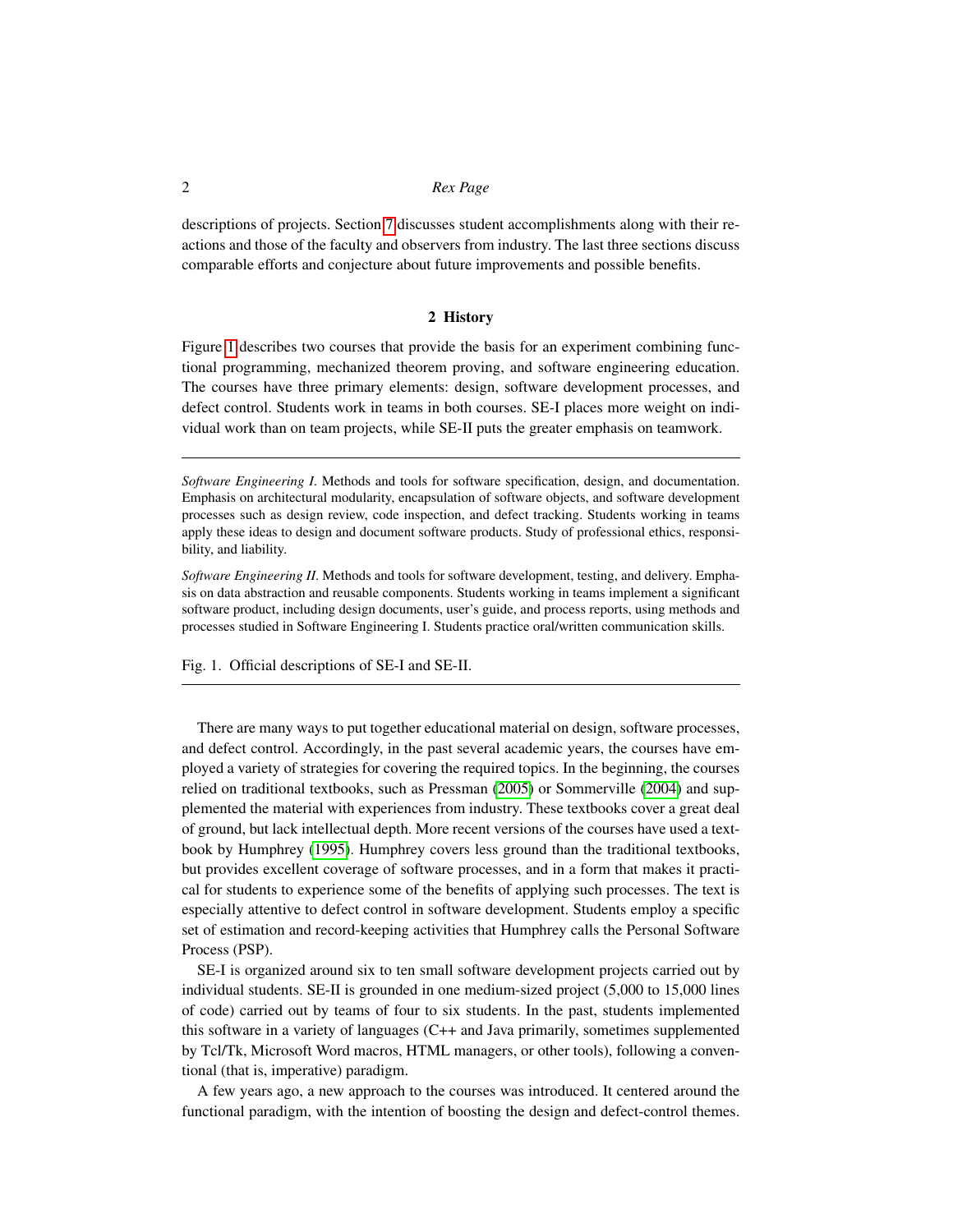During the 2003-2004 academic year, the students wrote the I/O portions of their software in Scheme, using the DrScheme environment [\(Findler,](#page-10-4) *et al.*, 2002), but wrote computational functions (as distinguished from functions performing some sort of input or output) in ACL2, a purely functional subset of Common Lisp with a computational logic for verifying properties of defined functions [\(Kaufmann, Manolios and Moore, 2000a\)](#page-10-5). This made it possible for students to verify, by way of mathematical proof, certain properties of the software they were writing. They used a mechanical translator to convert the functions they had defined in ACL2 to Scheme, to integrate them with their I/O functions.

Two problems emerged from the combined Scheme/ACL2 approach. First, keeping two versions of a source code in synch (a running version in Scheme and a mechanical logic version in ACL2) is nearly impossible to manage. It is not a realistic way to do software development. Second, the two-language approach failed to give students a significant exposure to functional programming methods. Most students expanded their I/O functions in every way they could think of. Then, they could avoid functional programming in most of their code and use conventional methods for the bulk of it. Discouraging this tendency, whether through grading or through discussions with individual students, proved to be impossible without seeming arbitrary or unreasonable.

Based on this experience, students were required to write all code in ACL2 in the following academic year. This made all of the code conform to the purely functional paradigm and gave the students a consummate experience in functional programming. The primary disadvantage was that the assigned problems had to be designed to avoid interactive I/O operations, since those would be clumsy, at best, in ACL2. A secondary disadvantage, compared with Scheme, was the lack of higher-order functions in the ACL2 subset of Common Lisp. Despite these problems, the advantage to the students of experiencing the benefits of functional programming outweighed the disadvantages.

#### 3 SE-I

The ACL2-based version of SE-I requires each student to complete six small software development projects (100 to 500 lines each) working alone and one team project of modest size (typically 1,000 to 1,500 lines of code, including some reused code from the individual projects). Students also cooperate in teams in a prescribed manner in the development of a smaller piece of software earlier in the course. Teams of four to six students are formed according to criteria developed by Michaelsen [\(2002\)](#page-10-6).

Each individual project requires the students to deliver four items: design, code, PSP report, and proven theorems. The design is presented as a boxes-and-arrows chart, together with some textual descriptions of data structures, interfaces, and decisions about algorithms. The code is written entirely in ACL2. The PSP report includes a project plan, a software size estimate using a statistical estimation method based on historical data (estimates get better as the course progresses), a time log, a defect log, and a collection of test scripts and reports.

Theorems stated as Boolean formulas in ACL2 express properties of functions. In the individual projects, specific theorems are given in the project assignment to keep the students from floundering. In the early going, the theorems, once correctly stated, are provable by the mechanized logic without human intervention. As the course progresses, the projects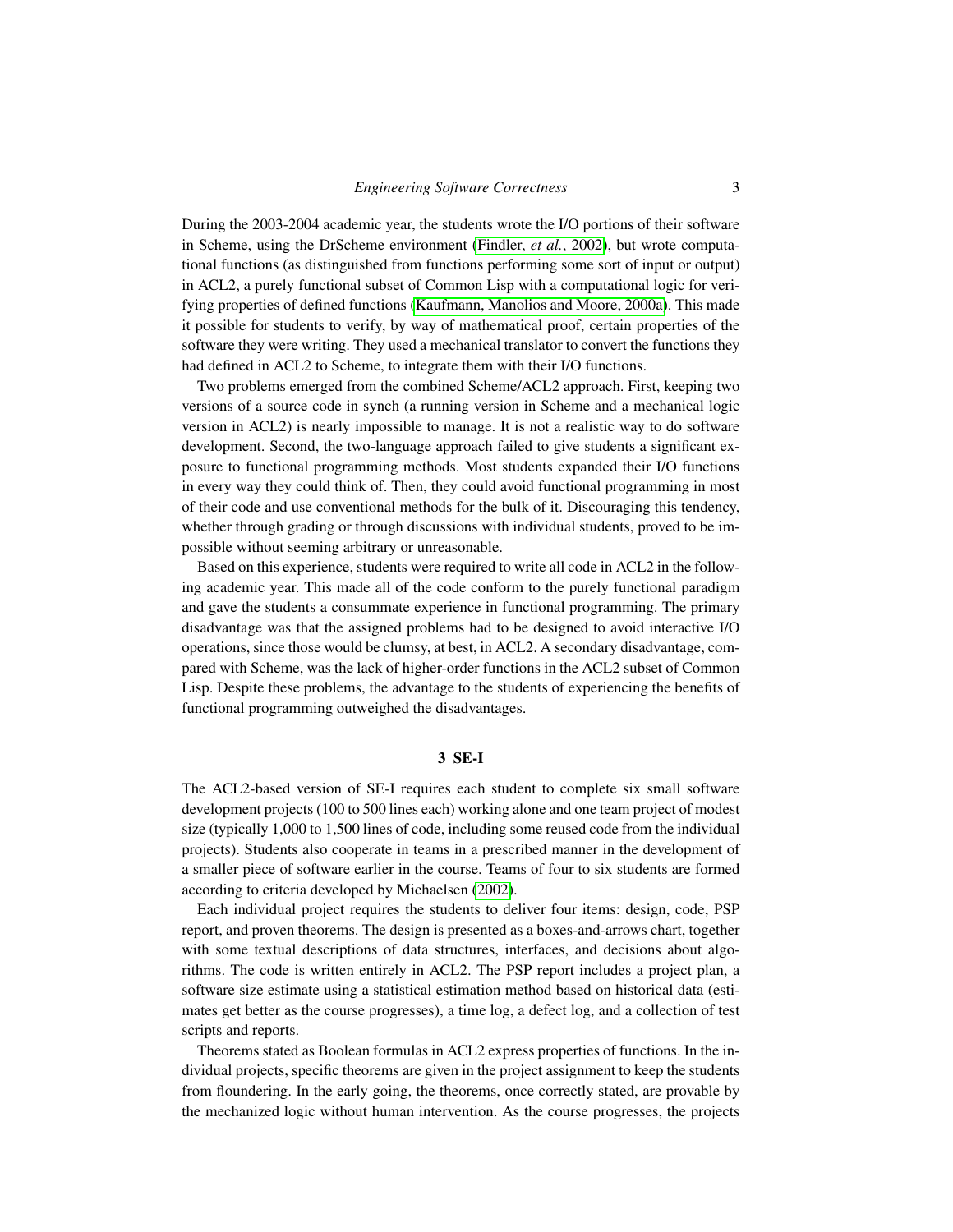include theorems that require students to find supporting lemmas. After ACL2 has the supporting lemmas in its database, it can successfully prove the target theorems.

This assumes that the student has constructed a collection of definitions that facilitate reasoning. Convoluted definitions make it hard for the mechanical logic to succeed, so the use of ACL2 improves the code viewed as an artifact of human communication. The iterative approach, proceeding from lemmas to theorems, is part of what Kaufmann, Manolios, and Moore [\(2000a\)](#page-10-5) call "The Method." It is one of many techniques that users of ACL2 must master to succeed in verifying significant software properties. The Method is the primary theorem-proving technique emphasized in the course.

The team software project in SE-I has the same four deliverables, but size estimates are based on averages of individual PSP data. In addition to the team software project, there are several team projects on software process issues.

About two-thirds of the class time in SE-I is devoted to lectures, and the remaining third is used as meeting time for working on team projects. About forty percent of the lectures focus on ACL2, and the remaining lectures are about equally divided between design issues and software processes.

#### 4 ACL2 Examples

Course lectures on ACL2 have three themes: (1) defining functions in the form of equations expressed in Lisp, (2) specifying properties of functions in the logic of ACL2, and (3) verifying properties with the ACL2 theorem prover. Some proofs exhibit the process of directing the theorem prover through supplementary lemmas.

The first lectures on ACL2 discuss non-recursive functions from propositional logic and theorems with non-inductive proofs, such as de Morgan's laws. A step-by-step presentation of each proof is followed by a demonstration that ACL2 succeeds in mechanizing the proof.

```
(defthm take-append-identity
   (implies (true-listp xs)
            (equal (take (length xs) (append xs ys)) xs)))
(defthm drop-append-identity
   (implies (true-listp xs)
            (equal (drop (length xs) (append xs ys)) ys)))
```
<span id="page-3-0"></span>Fig. 2. Correctness of concatenation.

Inductive examples come next, starting with the associativity of concatenation, the canonical example of the Boyer-Moore theorem prover [\(1998\)](#page-10-7) from which ACL2 evolved. Most theorems discussed in the lectures relate directly to correctness, as in the relationships between the take, drop, length, and concatenation operations that confirm the correctness of concatenation (Figure [2\)](#page-3-0), assuming the correctness of the other operations. Another early, inductive example has to do with conservation of elements for a function that flattens a tree (Figure [3\)](#page-4-0).

ACL2 proves these early theorems without assistance. It is not entirely trivial, however,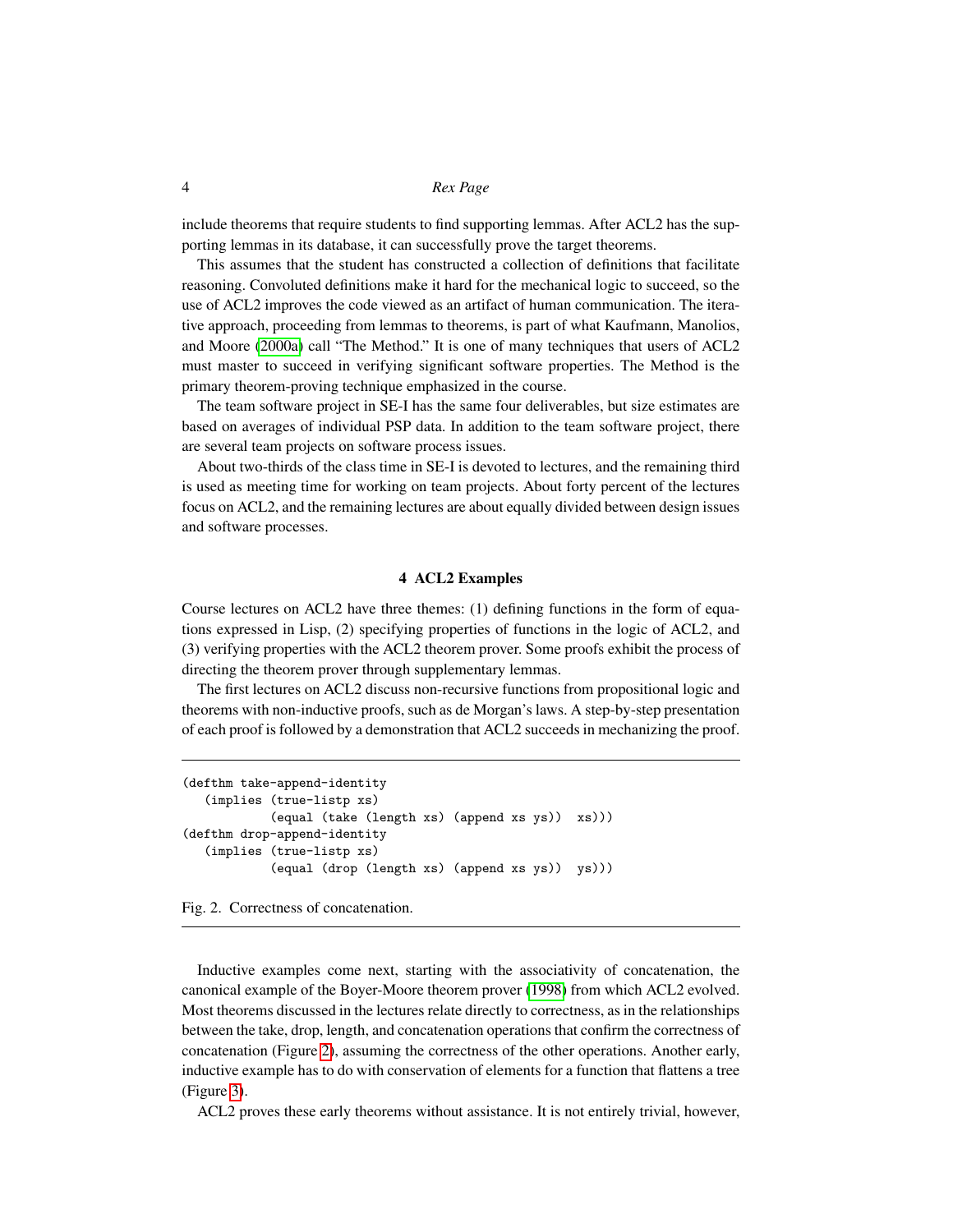```
(defun flatten (tr)
  (if (consp tr)
       (append (flatten (car tr)) (flatten (cdr tr)))
       (list tr)))(defun occurs-in (x tr)
  (if (consp tr)
       (or (occurs-in x (car tr)) (occurs-in x (cdr tr)))
       (equal x tr)))
(defthm flatten-conserves-atoms
   (iff (occurs-in x tr)
        (member x (flatten tr))))
```
<span id="page-4-0"></span>Fig. 3. Flatten conserves atoms.

to state the theorems correctly. For example, without the true-list hypotheses (specifying nil-terminated lists) in the concatenation theorems of Figure [2,](#page-3-0) the conclusions do not hold. That is, theorems without the true-list hypotheses overstate the capabilities of these functions. A programmer who expects extended capabilities may apply the functions improperly. Knowing the limitations can help programmers avoid introducing bugs in software.

This is not theoretical. Students occasionally discover details of the domains of functions by finding that ACL2 cannot verify properties they expect their functions to have. When they are able to verify reformulated properties, they understand implicit limitations. In this way, students use theorem proving not only as a tool for quality assurance after delivering a software product, but also as an aid in ongoing design.

| (defun drop (n xs)            | (defun drop (n xs)                |
|-------------------------------|-----------------------------------|
| $(if (or (<= n 0) (atom xs))$ | (if (or (not (posp n)) (atom xs)) |
| XS                            | XS                                |
| $(drop (- n 1) (cdr xs))))$   | $(drop (- n 1) (cdr xs))))$       |

```
Fig. 4. Possibly nonterminating (left) and provably terminating (right) definitions.
```
One example defines a function that drops an initial segment of a list and illustrates the process of admitting it to the ACL2 logic and verifying some of its properties. A naïve definition of the drop function (Figure [4,](#page-4-1) left) fails to specify that the numeric argument must be integral, and an examination of ACL2's attempt at a termination proof shows that it runs off track trying to deal with the possibility that the number might not be an integer. ACL2 proves the theorem when hypotheses constrain the argument to integral values.

For both inductive and non-inductive theorems, the lectures present informal proofs, at the level of normal, mathematical argumentation, and point out that these informal proofs gloss over myriad details that ACL2 meticulously takes into account. Part of the point is that informal proofs of software properties have limited value because they are at least as likely to be defective as function definitions, as De Millo, Lipton, and Perlis famously pointed out [\(1979\)](#page-10-8). Full mechanization gives software verification real value.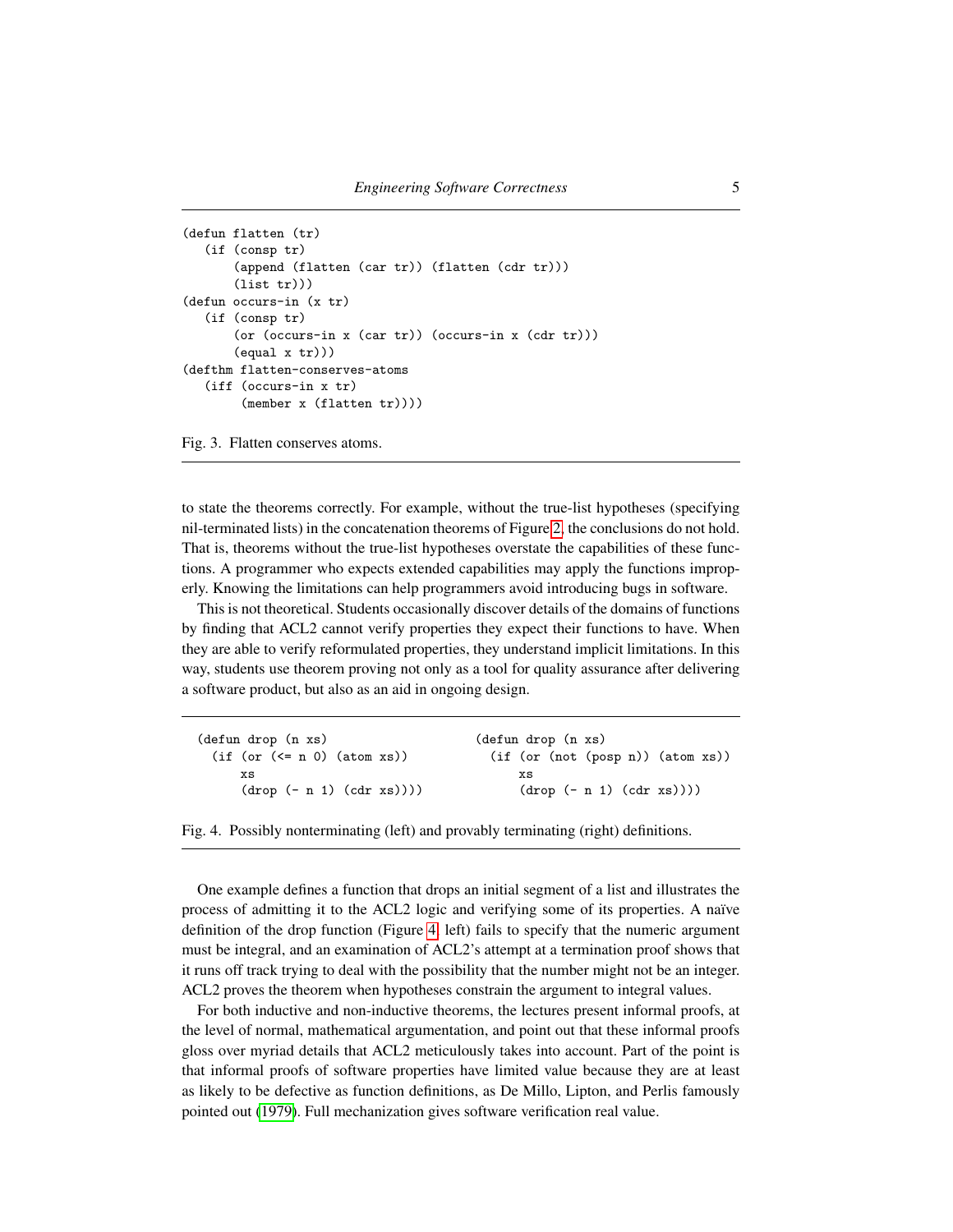More advanced examples use "The Method." Lemmas derived from the steps in an informal proof guide the mechanized logic. One such example is a function that parcels a list into packets. Each packet is a contiguous sublist of the original, containing the elements lying between occurrences of a specified delimiter. A notion of correctness in this example involves expressing the function two ways (Figure [5\)](#page-5-0). One of the definitions is viewed as correct, and the mechanized logic is used to prove that the second definition is extensionally equivalent to the first.

```
(defun packets (d xs)
   (if (atom xs)
       '(ni1)(let* ((split (break-at d xs))
              (pcket (car split))
              (after (cadr split)))
          (cons pcket (if (atom after) nil (packets d (cdr after)))))))
(defun packet-n (n d xs)
   (take-to d (drop-past-n-delimiters n d xs)))
(defthm packets-thm
   (implies
        (and (true-listp xs) (integerp n) (>= n 0))
        (equal (packet-n n d xs) (nth n (packets d xs)))))
```
<span id="page-5-0"></span>Fig. 5. Correctness of packets.

#### 5 Projects

Designing the first set of projects for SE-I involved a lot of care and experimentation. Projects aimed to give the students problems on which they could be successful, even though few had experience in declarative programming. Another goal was to give students opportunities not only to implement software, but also to succeed in using the mechanized logic of ACL2 to verify at least a few properties of their code.

To increase the likelihood of meeting these goals, undergraduate students involved in a summer research program worked on ten software development projects, including the verification of theorems expressing software properties. Not all of the projects were suitable as originally specified, but the student researchers modified them to produce a set of ten feasible projects. These projects were assigned in SE-I in the fall term and revised, again with the help of undergraduate research assistants, during the next summer.

At this point, three offerings of SE-I have featured the use of computational logic for verifying correctness properties, and the reserve of student-tested projects has increased to about twenty.<sup>[1](#page-5-1)</sup> In general, all students succeed in writing ACL2 programs meeting basic project requirements. Most succeed in stating theorems that correctly express software

<span id="page-5-1"></span><sup>&</sup>lt;sup>1</sup> Materials for the courses described in this report, including lesson plans, lecture notes, projects, schedules, and supplied software are available: <http://www.cs.ou.edu/~rlpage/SEcollab>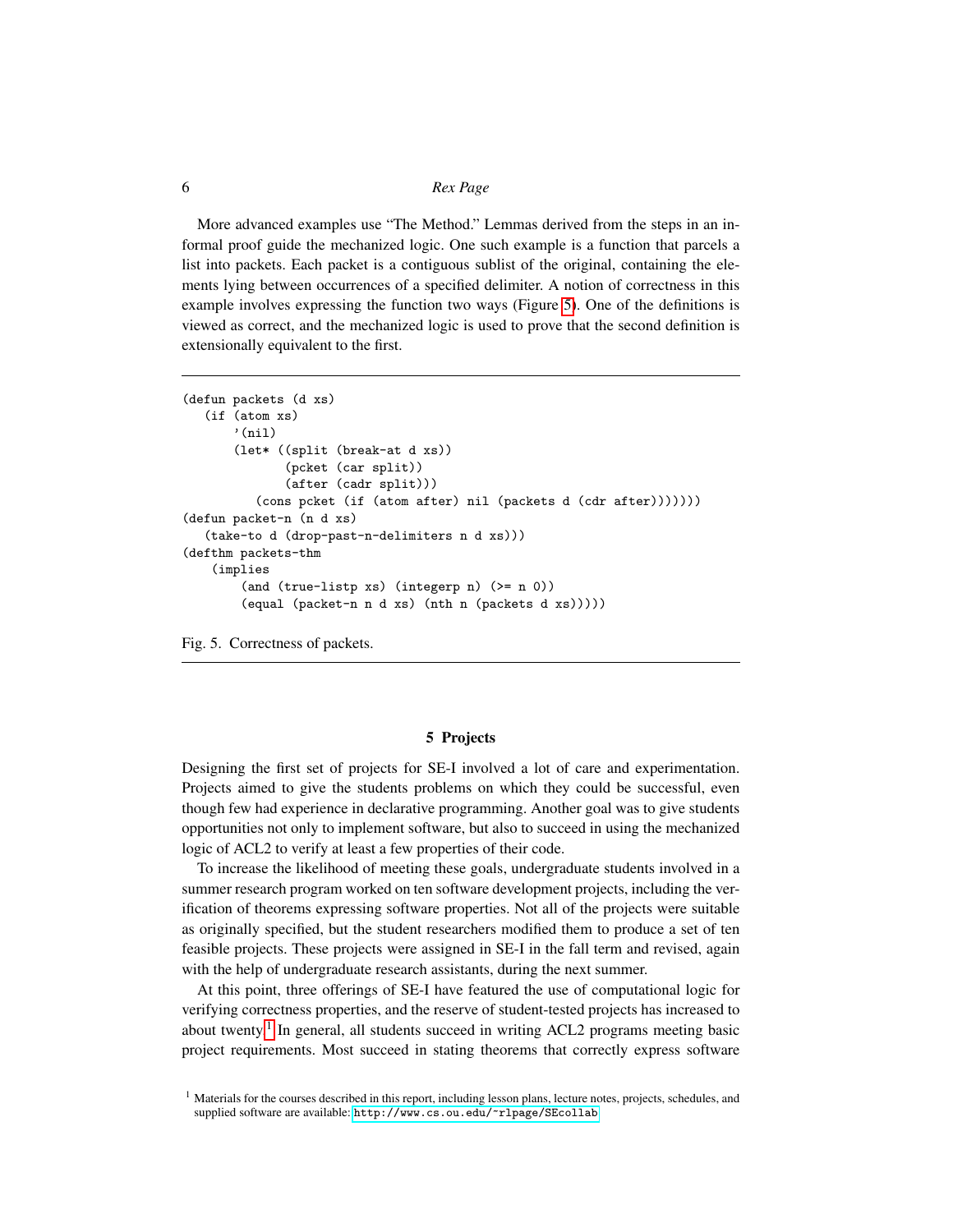|                | Description                                                                    | <i>Theorems</i>                                         |
|----------------|--------------------------------------------------------------------------------|---------------------------------------------------------|
| $\theta$       | Several small, familiar functions                                              | No theorems                                             |
|                | Linear encryption of text messages                                             | Decryption inverts encryption                           |
| 2              | Fibonacci three ways: nested recursion,<br>tail recursion, and Binet's formula | Equivalence of nested and<br>tail-recursive definitions |
| 3              | Steganography in BMP files                                                     | Decryption inverts encryption                           |
| $\overline{4}$ | Word frequency charts for texts                                                | Sum of frequencies is one                               |
|                | Image transforms for BMP files                                                 | Image reflection and rotation identities                |

<span id="page-6-0"></span>Table 1. Typical SE-I projects

Table 2. Combined team/individual project phases

<span id="page-6-1"></span>

|    | Planning and design                        | Team        |
|----|--------------------------------------------|-------------|
|    | Design review/revision                     | <b>Team</b> |
| 3  | Implementation of revised design           | Individual  |
| 4  | Review of randomly selected implementation | Team        |
| 5. | Completion of reviewed code                | Individual  |

properties, and a quarter to half succeed in getting ACL2 to prove their theorems. Table [1](#page-6-0) outlines typical projects. They are not much different from the projects of standard software engineering courses, except for the following characteristics:

- 1. Projects use file-based input/output, exclusively, to accommodate ACL2.
- 2. Projects identify properties to be verified for which the instructor has found, in advance, straightforward ACL2 proofs.

One of the projects is split into individual and team phases (Table [2\)](#page-6-1). Teams of students create a software design, then each individual implements the design. One of their implementations is selected at random, and the team performs a formal code review. Finally, each individual revises the reviewed code to produce a working program. The project provides opportunities to experience the benefits of design and code review, to practice interpersonal skills, and to prepare for a second, larger team project.

The final project of SE-I requires the teams to develop a program of modest size (typically one to two thousand lines of code) for carrying out computations such as stock market analysis, graphics operations, or symbolic differential calculus. In addition to delivering a working program, the team reports on planning, estimation, development time, testing, defects, and usage instructions. Plus, teams choose two important properties of their code suitable for an ACL2 proof, write a short analysis of the benefits that proving the property might provide, and outline an approach to a proof. Finally, they choose one of the properties and prove it in ACL2.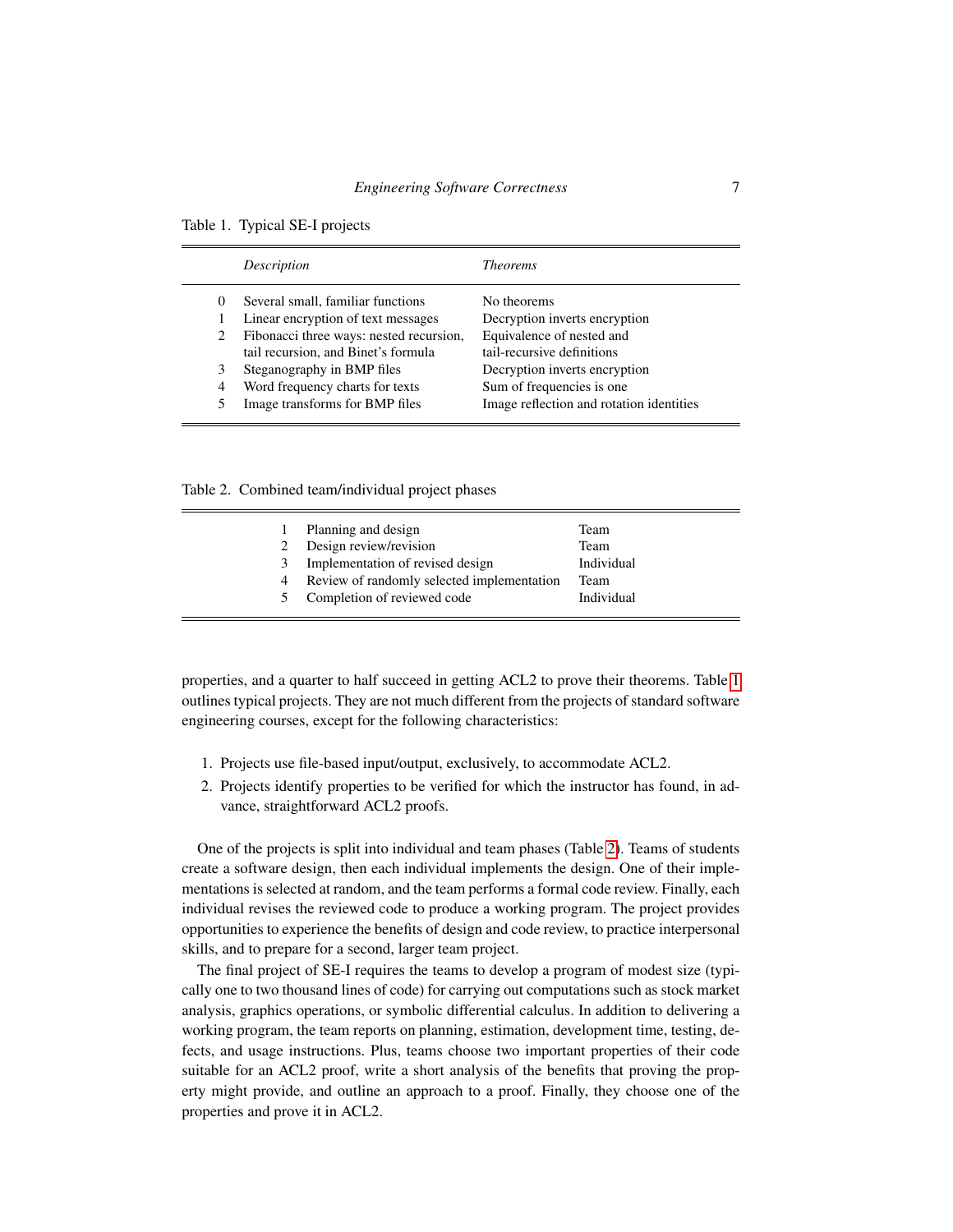#### 6 SE-II

<span id="page-7-0"></span>SE-II is a project-based course. Students teams are required to deliver about a dozen separate items, culminating in a full implementation of a software product of moderate size. One typical project calls for the implementation of an "image calculator." The calculator interprets a lambda-like formula specifying image transformations using operations such as filtering, superposition, and scaling.

Deliverables include initial design and time estimates, engineering standards, detailed design, design and code reviews, product specifications and installation guide, unit and integration test suites, final design and code, meeting logs, written and oral presentations of the team's design and software, and a presentation reviewing another team's product. Individual students compile weekly progress reports, PSP documents, and mechanically verified properties for components contributed to the team's software product.

Because SE-II is a project course, most class periods are devoted to meeting time for the teams to keep their projects on track. Several class meetings are devoted to team presentations, and a few are devoted to formal lectures. Informal lectures occur occasionally throughout the course. Teams participate in scheduled, weekly meetings with the instructor to report progress and discuss problems.

## 7 Results

<span id="page-7-1"></span>One of the benefits of introducing students to mathematically verified correctness properties of software is that students gain a new appreciation for what it means for software to be correct. Many students, probably most, have never given serious consideration to the possibility that software testing cannot ensure correctness. In some cases, they find through the use of mechanized logic that their software fails to have some of the properties they thought they had carefully tested for. That is, the process of expressing anticipated properties and attempting to verify them reveals flaws in their assumptions. This does not happen often, but it happens to most students at least once, and it makes a strong impression.

Improved software design is another benefit. Functions with convoluted definitions rarely make it past the ACL2 compilation process, which requires a proof of termination before admitting a newly defined function to the logic. This forces function definitions to be concise and easy to reason about.

One might expect complaints from students, members of the faculty, or observers from industry about the use of an unusual programming environment for a required course in software engineering. However, no such complaints have materialized. About half of the students express positive support for the ACL2 approach. So, the idea of using a functional paradigm and a mechanical logic in software engineering has been reasonably well accepted in this educational experiment.

Based on conversations with individual students and on evaluations of projects they turned in, it appears that all 158 of the students who have completed the ACL2-based version of software engineering learned enough about functional programming to be able to use it effectively in subsequent projects. About sixty percent of the students understand how to formulate theorems about software properties, and see some value in stating such theorems. Between forty and fifty percent of them can use ACL2's mechanized logic to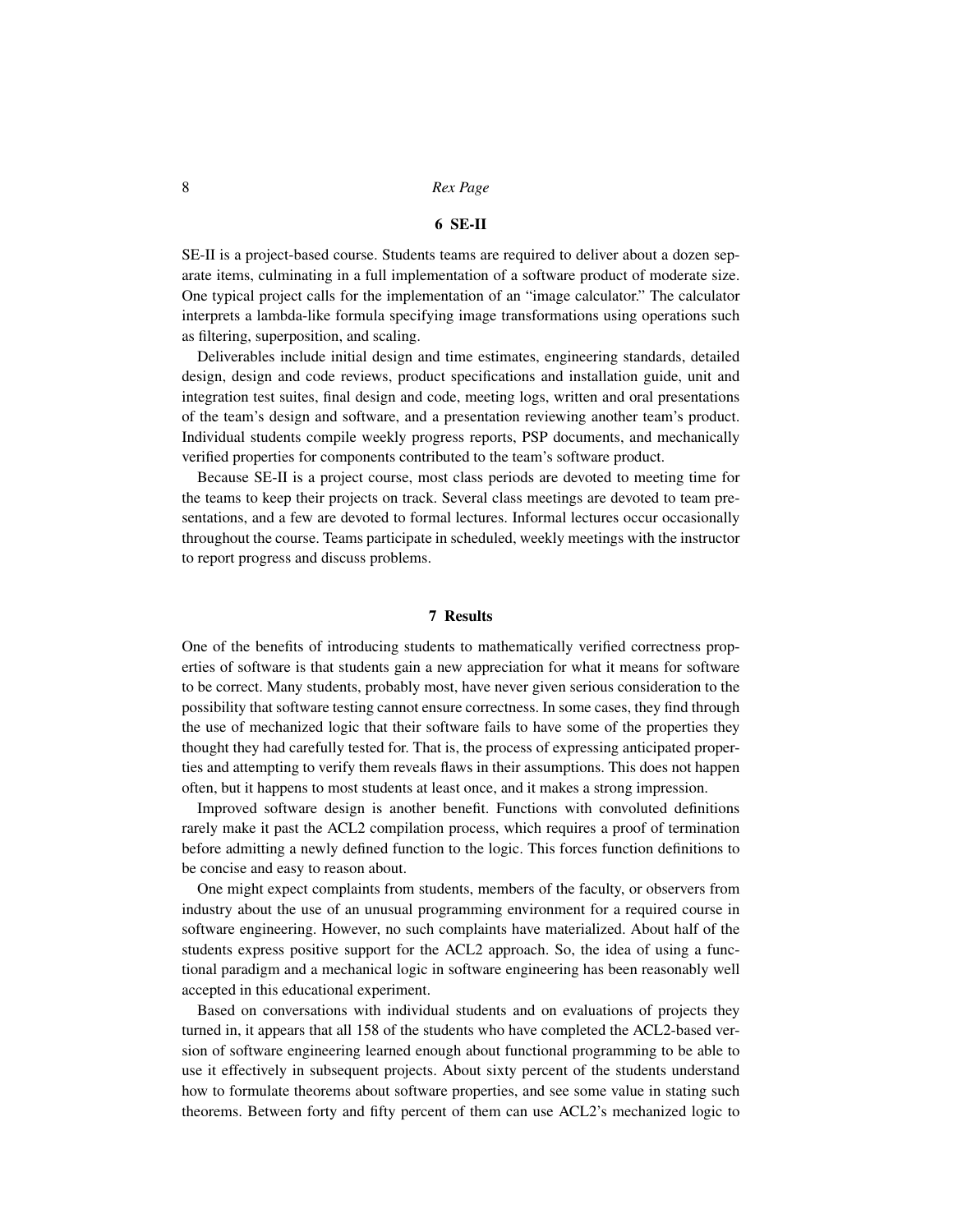verify at least a few software properties. Over twenty percent can formulate theorems that, together, verify a coherent theme of software correctness. Not quite half would choose ACL2 or another functional language for a software project in the future, given the opportunity. A few students (three to five percent) gain competence in using the theorem prover well beyond expectations. They do not become full-fledged experts, but would be able to use ACL2 effectively on their own in new projects and gradually become experts through experience without further formal training.

The percentage of students who embrace functional programming and mechanized logic as useful and desirable tools for software development has increased a bit each semester. One can hardly project a trend based on only three semesters of informal data. However, a standard set of questions bearing on acceptance of functional programming and mechanized logic and personal success in using such methods was added to the course evaluation process in fall, 2005. In a few years, a formal assessment will be possible.

#### 8 Fellow travelers

Graduate-level courses and textbooks on the use of mechanical logic exist [\(Bjorner, 2006\)](#page-10-9), but the topic seems to have had little exposure at the undergraduate level. The IEEE/ACM guidelines for software engineering education [\(2004\)](#page-10-10) recommend exposure to formal methods, but not to the use of theorem proving tools. Nevertheless, the use of symbolic logic to express software correctness properties has found its way into baccalaureate courses, and in some cases these methods are backed up with tools that automate parts of the process.

For example, QuickCheck [\(Claessen and Hughes, 2000\)](#page-10-11), a tool that generates random tests from specified software properties, and Alloy [\(Jackson, 2006\)](#page-10-12), a system that supports formal methods in programming, are regularly used in undergraduate courses. These tools expose students to the idea of expressing software properties in terms of Boolean formulas, which is always a first step in using theorem provers to confirm such properties.

Theorem provers have the reputation of imposing a steep learning curve on new users. In the case of ACL2, at least, this reputation is undeserved. Its logic adds no syntax to the underlying language, and software properties are expressed in terms of a small set of logical operations familiar to almost all students (and, or, implication, *etc*). Furthermore, the ACL2 theorem prover is powerful enough to complete proofs of significant properties with little or no human intervention. With carefully designed projects, this makes it possible for students to succeed in using the theorem prover with little more frustration than they encounter in learning to use new programming languages.

## 9 Wishes

*Performance*. Students would gain a better impression of functional programming if they could see it compete in speed of performance with programs written in C. This might be possible if, once ACL2 has been used to verify correctness, students could compile their code with a good Common Lisp compiler and run it from the resulting executable module. It seems that this would be easy, since ACL2 is a subset of Common Lisp, but C-like performance from ACL2 code has not yet been accomplished in this experiment.

*Higher order functions*. It would also be nice if ACL2 were a higher order language. It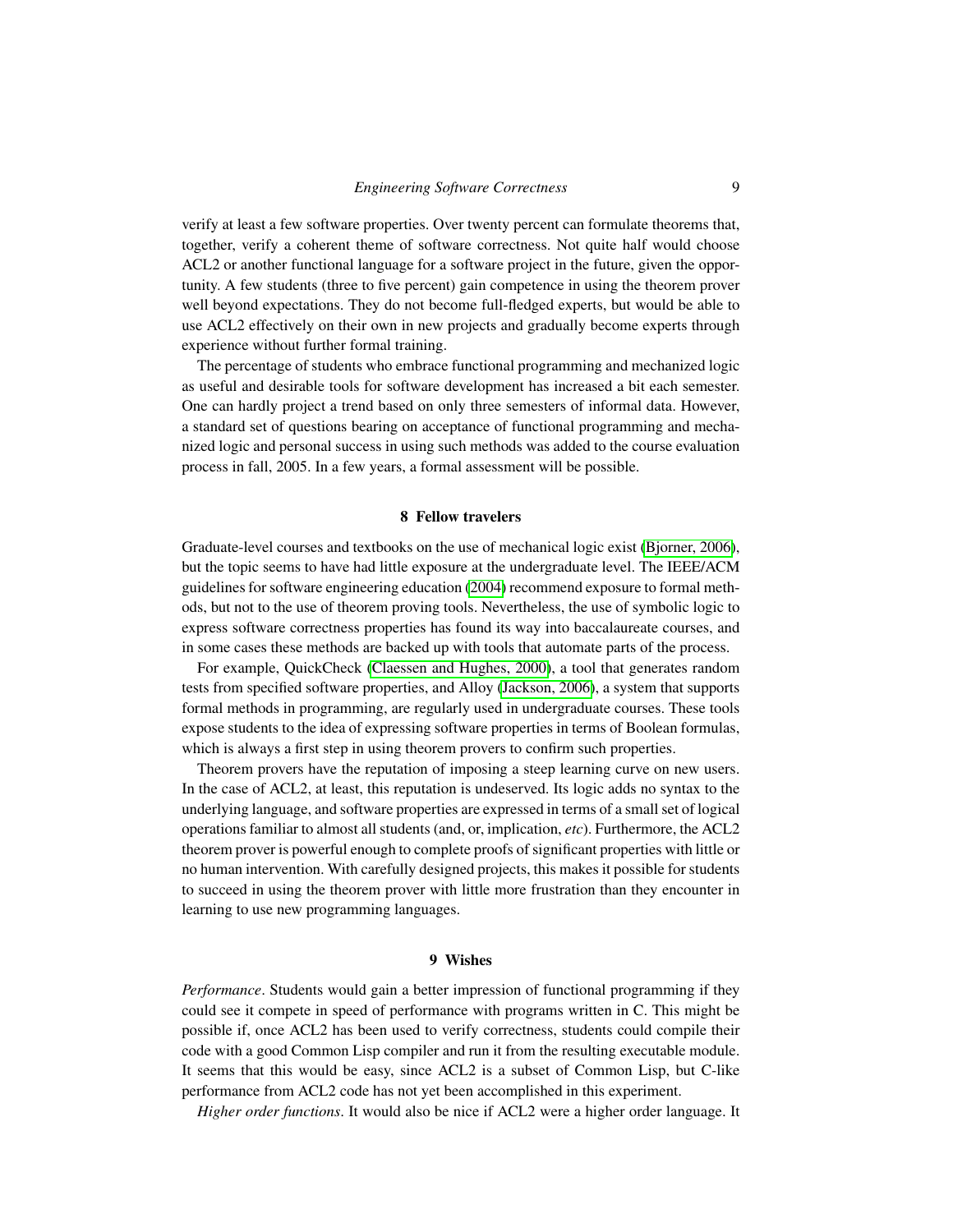isn't, and won't be, which is sometimes burdensome from a programming point of view. Many students ask for this feature and are disappointed that it is not available. Ironically, in earlier software engineering courses in which students were using C++ and passing a function as an argument to another function would have been advantageous, most students avoided higher order functions by using a switch to choose from a fixed collection of functions. So, they didn't use higher order functions when they could, and should have. Now that they can't, they want to.

*Interactive graphical user interfaces*. ACL2 does not support interactive, graphical user interfaces, and this limits the range of course projects. Students find this disappointing. Fortunately, Vaillancourt and Felleisen are addressing this issue in an ongoing project at Northeastern University. They are creating language support in DrScheme that makes it possible for students to develop and run ACL2 code (and the theorem prover) from the DrScheme environment. SE-II students have used a prototype of this tool, and have given it positive reviews [\(2006\)](#page-10-13).

*Integrated development/verification*. The prototype DrScheme/ACL2 programming environment makes it possible to learn to use ACL2 and its mechanical logic while ben-efitting from interactive, graphical operations in the DrScheme world.<sup>[2](#page-9-0)</sup> Eventually, one might anticipate teaching software engineering in an environment that closely integrates DrScheme and ACL2. An important element of programming strategy in such an environment could be to design code with explicit contracts on function interfaces [\(Findler](#page-10-14) [and Felleisen, 2002\)](#page-10-14) and to gradually replace contracts with theorems, eliminating runtime checks. It might also be possible to integrate QuickCheck-style test generation [\(Claessen](#page-10-11) [and Hughes, 2000\)](#page-10-11) with logic-based contracts.

## 10 Guesses

Experience in courses like those described here and experience in commercial software projects [\(Kaufmann, Manolios and Moore, 2000b\)](#page-10-15) suggest that a computational logic, integrated into a software development environment, can provide practical benefits in software projects today. The software development process, in this mode, includes use of the programming environment's logic to state important software properties in conjunction with coding. Properties are proved gradually, as a normal software development activity, in parallel with testing.

In other words, mechanized logic is ready for prime time. Unfortunately, few software engineers are ready for mechanized logic. If educators incorporate technologies like ACL2 in courses, the next generation of graduates could begin to reap a benefit that the functional paradigm facilitates more effectively than any other: using computational logic to engineer reliable software.

<span id="page-9-0"></span><sup>2</sup> Another tool, the ACL2 Sedan [\(Dillinger,](#page-10-16) *et al.*, 2006), shares the goal of making ACL2 accessible to students. It does not address the issue of developing interactive software, but does provide a modern programming environment for ACL2 and improves its ability to verify termination, a feature of great importance for students.